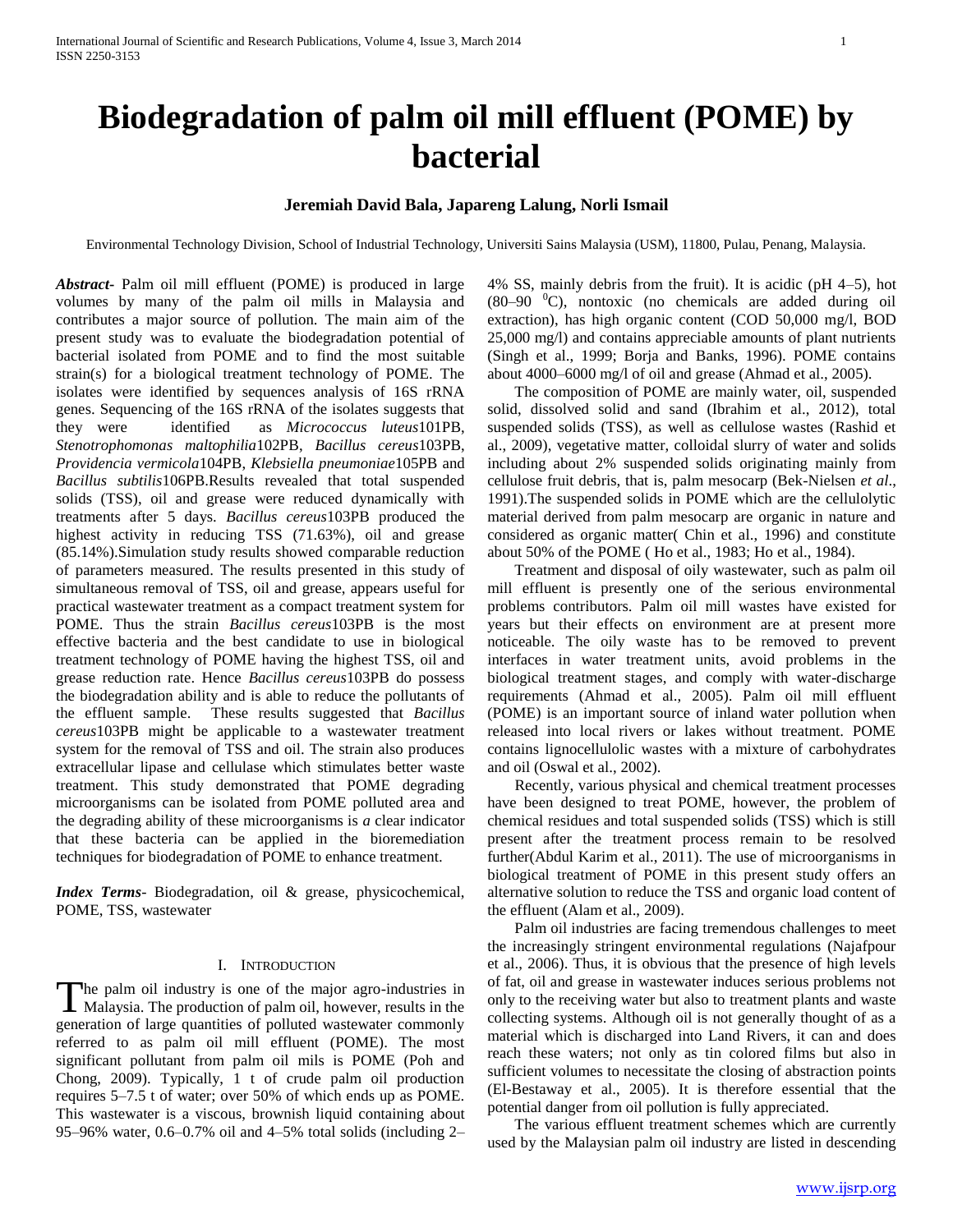order: (a) anaerobic/facultative ponds (Rahim and Raj, 1982; Wong, 1980; Chan and Chooi, 1982), (b) tank digestion and mechanical aeration, (c) tank digestion and facultative ponds, (d) decanter and facultative ponds, and (e) physico-chemical and biological treatment (Andreasen, 1982).

 The current methods adapted for the treatment of palm oil mill effluent (POME) in most of the mills in Malaysia is the ponding system in which about 85% of the mills practice (Poh and Chong, 2009). This is not very effective in treating the pollutants in the POME to the stringent standards required (Jameel and Olanrewaju, 2011); The status and concentration of the oily matter/oil residue (oil and grease) after the treatment process is given less attention and this suggest that these approach employed is not sustainable to minimize the environmental impact of oil and grease in POME. Moreover, the range of concentration of oil and grease in POME is relatively higher than those obtained in toxic wastewater (Jameel and Olanrewaju, 2011). Thus, the need for effective treatment process for POME.

The anaerobic digestion treatment of POME using various types of bioreactors by researchers and the ponding systems in the mills uses undefined microbial populations ( McHugh et al., 2003) to reduce the polluting power of wastes and wastewaters. This involves a consortium of undefined microorganisms catalyzing a complex series of biochemical reactions that mineralize organic matter producing methane and carbon dioxide. These microorganisms are not established and hence the substrate they degrade and utilize is not ascertained. This lead to poor effluent discharge into the environment as the performance of the microorganisms with regards to the rate of reduction and removal of oily waste cannot be monitor since they are not known.

 The present study will use defined/known microorganisms isolated from POME to inoculate the POME and monitor the percentage removal/reduction of the physicochemical parameters with a view to enhance treatment. This emphasizes the originality of the study and hence, this has therefore attracted the interest of this study.

 Furthermore, since several researchers based their findings on the overall COD removal, methane production and not the individual microorganisms (using undefined microbial population) utilizing and degrading the components in POME making up the COD and BOD, tailored to the fact that, no work has been done on the isolation of different individual microorganisms breaking down and utilizing the different components in POME making up the COD and BOD in order to remove or reduce the organic load level. Therefore, this research to the best of our knowledge can be listed as a novel study.

 Very few investigations have been conducted on aerobic digestion process for the treatment of oil and grease present in POME (Wu et al., 2010). The major problems lie in the establishment of the most suitable microbial population for POME waste to be treated (Yacob et al., 2006; Poh and Chong, 2009). Some aerobic treatment approaches include: degradation of POME using a tropical marine yeast (*Yarrowia lipolytica*) NCIM 3589 in a lagoon (Oswa et al., 2002), trickling filter (TF) (Norulaini et al., 2001) and rotating biological contactors (RBC) (Najafpour et al., 2005). Organisms used for these aerobic treatments by the investigators are isolated from different source

while this present study will isolate indigenous organisms from POME for the treatment.

 Microbial degradation of oil wastewater is a concern in recent years. A variety of microorganisms such as bacteria, molds, and yeasts, have been shown to be capable of completely degrading oil wastewater (Ammar *et al*., 2005; Dhouib *et al*., 2006; Erguder *et al*., 2000; Ettayebi *et al*., 2003; Kissi *et al*., 2001). Therefore, using of microorganisms for treatment and bioremediation purposes affords a very efficient tool for purifying contaminated effluents and natural water (Glazer & Nikaido 1995). Using bacterial strain that possesses high efficiency in accumulating toxic contaminants or biodegradation of persistent biodegradable matter has potential in the use of the treatment system to remove pollution such as oil and grease or heavy metals from any polluted aquatic effluent (Campere et al. 1993).

 The application of microorganisms such as *Trichoderma viride* spores, *T. viride* mycelium*, Yarrowia lipolytica* and *Saccharomyces cerevisiae* for the treatment of POME have not been extended to the removal of oil and grease (Jameel and Olanrewaju, 2011) despite their high potential in removing COD from POME. This may be due to the fact that these microorganisms are not indigenous to POME. This therefore offer researchers a greater opportunity to investigate the removal of oily matter/oil residue(oil and grease) from POME using microorganisms isolated from POME (Jameel and Olanrewaju,2011).This is the focus and emphasis of the present study and it is design for this purpose. Hence, this has therefore attracted the interest of this study. The main aim of the present study was to evaluate the biodegradation potential of bacteria isolated from POME and to find the most suitable strain(s) for a biological treatment technology of POME.

## II. MATERIALS AND METHODS

## *Sample collection/Sampling Source*

 Raw palm oil mill effluent (POME) was collected from the site of a palm oil mill industry in a sterile container and brought back to the laboratory. The sample was transported to the laboratory in an ice box and analyzed for microbiological and physicochemical properties within four (4) hours of collection. The physicochemical characteristics of the sample were determined in accordance with the standard methods published by American Public Health Association (APHA, 1995; APHA, 2005)

## **Sample Preservation.**

The POME was preserved at a temperature less than  $4 \text{ }^0C$ , but above the freezing point in order to prevent the wastewater from undergoing biodegradation due to microbial action (APHA, 1985).

# **Identification of Bacteria Isolates by sequencing of 16S rRNA gene**

 Preliminary identification of individual bacterial isolates was obtained by classical tests (Gerhardt *et al.*, 1981; Bergey *et al*., 1994). Such identification included the shape of cells, Gram stain and colony morphology on solid nutrient media. Genetic identification of isolates was performed by determining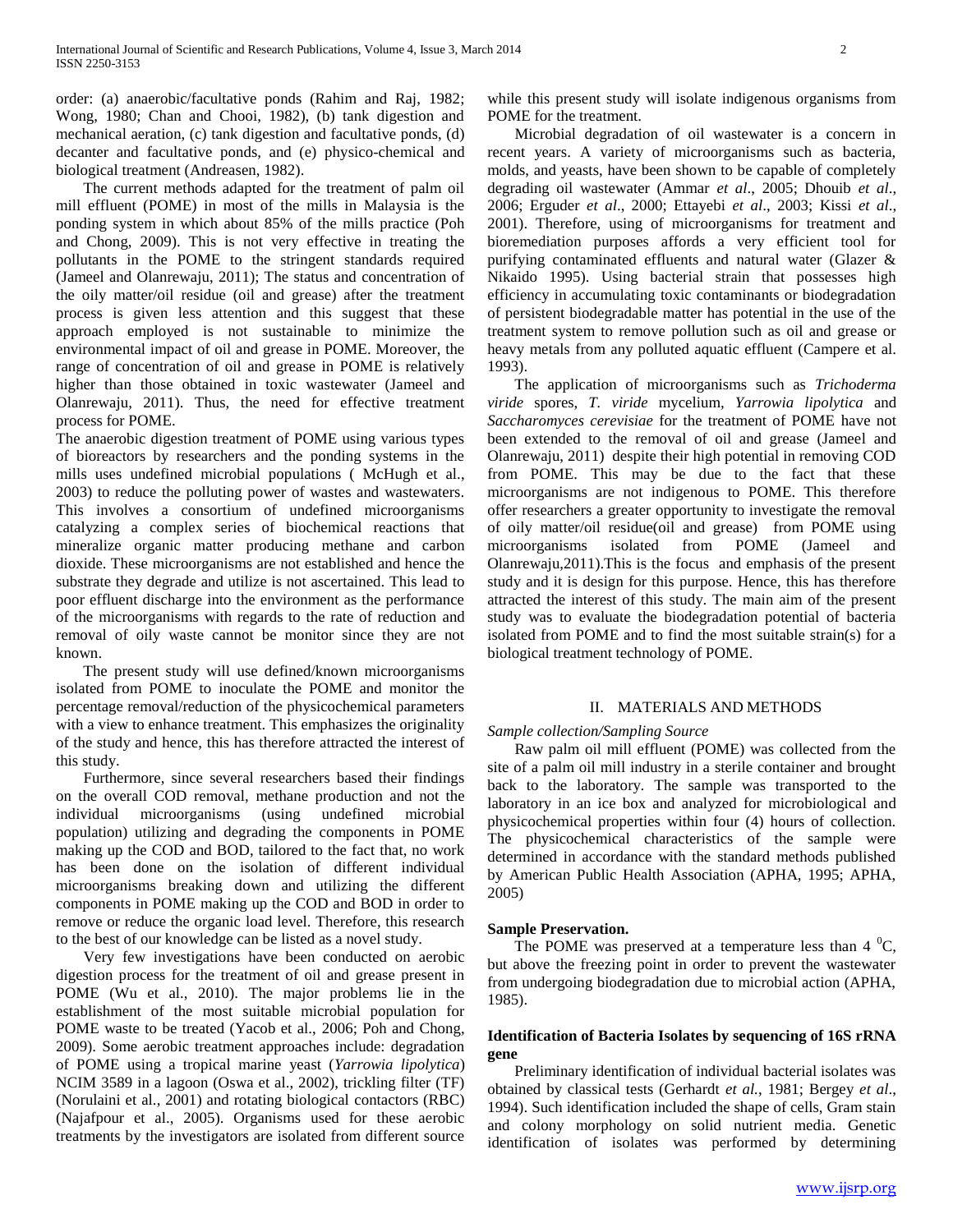nucleotide sequences of 16S rRNA genes using commonly used primers for amplifying the DNA between positions 27 and 1492 of bacterial 16S rRNA genes.

## Sequence of Primers**: 27F: 5'-AGAGTTTGATCMTGGCTCAG-3' 1492R: 5'-GGGTTACCTTGTTACGACTT-3'**

 Plate 1and 2 shown Genomic DNA and Purified PCR product of bacteria isolated from POME respectively. The bacteria were isolated from our previous study. Isolated bacteria from POME were investigated for their ability to produce lipase and cellulase on solid media in our previous work. Biodegradation potential and growth profile in mineral salt medium (MSM) was also investigated in our previous study.

**Genomic DNA and Purified PCR product of bacterial isolated from POME**



Plate 1: **Gel Picture of Genomic DNA:** Lane **1**: 101PB; **2**: 102PB; **3**: 103PB; **4**: 104PB; **5**: 105PB; **6**: 106PB; **M**: Lambda/HindIII marker.



 Plate 2: **Gel Picture of Purified PCR product:** Lane **1**: 101PB; **2**: 102PB; **3**: 103PB; **4**: 104PB; **5**: 105PB; **6**: 106PB; **M**: 1 kb marker (Fermentas)

## **Experimental procedure**

## *Analytical methods and characterization of POME*

 Physicochemical parameters were also determined in order to characterize POME. These parameters included pH, total suspended solids (TSS), biochemical oxygen demand  $(BOD<sub>5</sub>)$ , chemical oxygen demand (COD) and oil & grease (O&G. Characterization of the POME was carried out before and after the treatment to determine the efficiency of the treatment. Total suspended solids (TSS) were determined as dry weight (mg/L), pH was measured using pH meter, the organic strength (COD) of the wastewater was determined by spectrophotometer method, the biodegradability of the wastewater was measured in terms of BOD5, and oil and grease was determined according to the partition-gravimetric method. All the methods were carried out according to the procedures described in the Standard Methods for the Examination of Water and Wastewater (Clesceri et al., 1999; APHA, 1995; APHA, 2005).

 Oil-degradation rate (%) was defined as the amount of oil degraded versus the amount of initial oil. The COD degradation efficiency was defined as the amount of COD decreased versus the amount of initial COD. Biodegradability of the wastewater in terms of  $BOD<sub>5</sub>$  was defined as the amount of  $BOD$  decreased versus the amount of initial BOD and TSS degradation efficiency was defined as the amount of TSS decreased versus the amount of initial TSS. All the experiments were performed in triplicates.

## **Inoculation of POME with Bacterial Isolates Sterile POME sample**

*Using single/individual bacterial strains.*

 *Micrococcus luteus*101PB, *[Stenotrophomonas](http://blast.ncbi.nlm.nih.gov/Blast.cgi#alnHdr_383806475)  [maltophilia](http://blast.ncbi.nlm.nih.gov/Blast.cgi#alnHdr_383806475)*102PB,*[Bacillus cereus](http://blast.ncbi.nlm.nih.gov/Blast.cgi#alnHdr_326579762)*103PB, *Providencia vermicola*104PB, *[Klebsiella pneumoniae](http://blast.ncbi.nlm.nih.gov/Blast.cgi#alnHdr_267288271)*105PB and *[Bacillus](http://blast.ncbi.nlm.nih.gov/Blast.cgi#alnHdr_558763527)  [subtilis](http://blast.ncbi.nlm.nih.gov/Blast.cgi#alnHdr_558763527)*106PB isolated from POME were used in the present study. Strains showed varying degrees of lipase and celllulase activity on solid media in our previous study. 101 PB, 102 PB, 103 PB and 106 PB were selected for POME inoculation based on the criteria that they were able to display good rate of growth and degradation/utilization of palm oil and cellulose as sole source of carbon and energy in MSM liquid medium in our previous study.

 250 mL of raw POME sample was introduced into each conical flasks and sterilized at 121°C for 20 minutes. The sterilized raw POME was allowed to cool before inoculation. Eight percent of each inoculum (standard bacterial suspension) containing  $10^4$  cells/mL with an optical density (OD) of 1.2 at 600 nm was used to inoculate 250 mL of POME sample without addition of nutrients. They were incubated at 37°C and at 150 rpm shaking speed. Bacterial cultures were incubated under aerobic conditions at 37°C and agitated at 150 rpm. Samples were then aseptically drawn every 24 hours for 5 days and analyzed for  $BOD_5$ , COD, oil & grease, TSS and pH. Samples were also carried out for cell counting. Cell count was determined by plating serial dilutions of samples on nutrient agar plates and incubating at 37 °C for 24 h. Control flasks were not inoculated. All the experiments were performed in triplicates. The efficiency for organic load reduction and the percentage reduction was measured by using the following equation (Piro et al., 2011):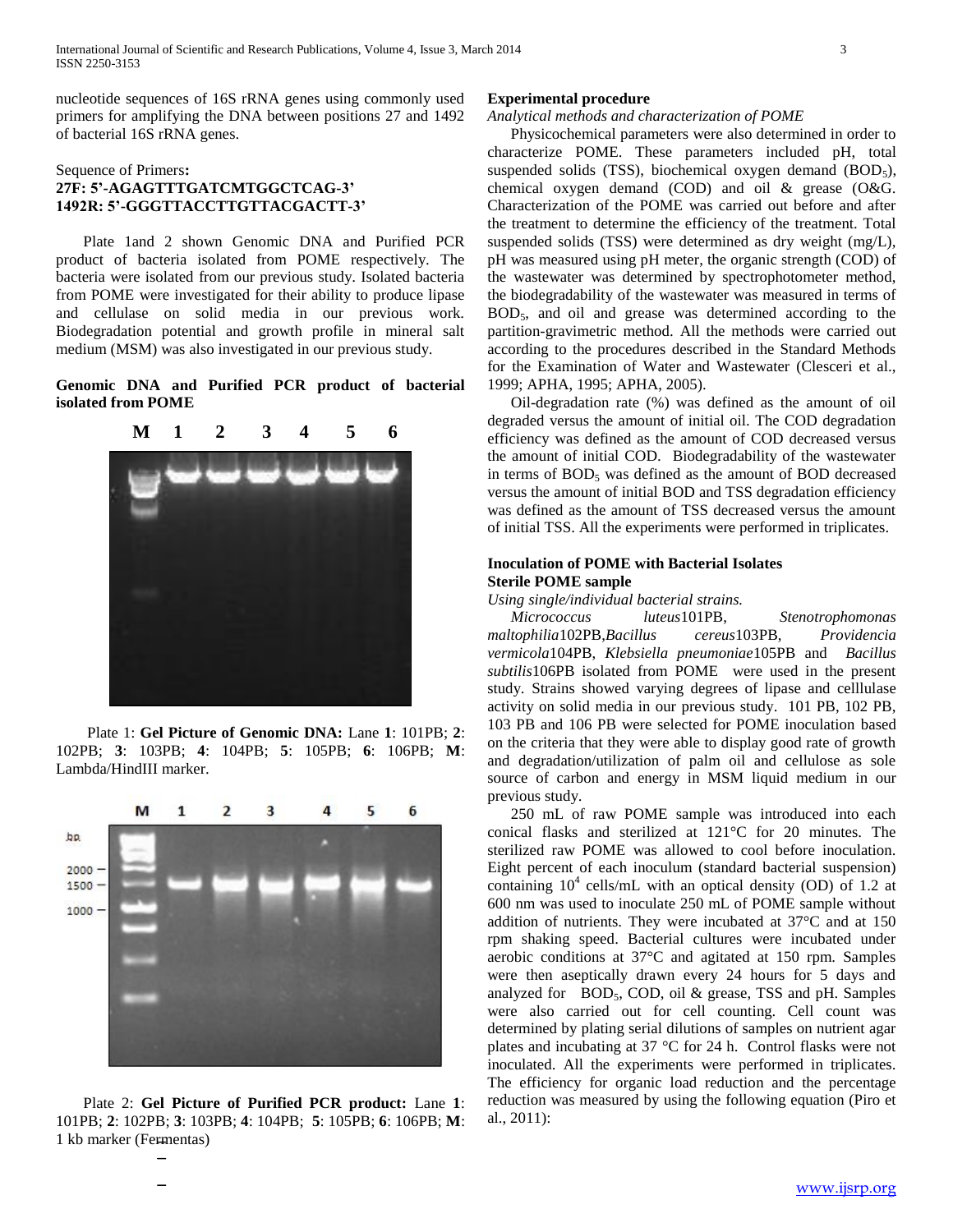$$
Reduction (%) = \frac{C_{raw POME} - C_{f}}{C_{raw POME}} \times 100
$$

Where  $C_{raw\ POME}$  is the concentration of COD, BOD<sub>5</sub>, TSS

and oil & grease of raw POME and  $C_f$  the concentration of these parameters after treatment. Each set of these experiments was carried out three times.

## **Non- Sterile POME sample (Simulation Study)**

*Using single/individual bacterial strains.*

 The procedure for the simulation study was the same as forementioned only that the POME sample was not sterilized. The main aim was to investigate the maximum enhancement in the degradation abilities of the investigated bacteria using the natural conditions of the raw POME where they were originally isolated in order to get the most effective and economical treatment under the effluent's natural conditions in the field.

### III. RESULTS AND DISCUSSION

#### *Palm oil mill effluent (POME) characteristics*

 Raw POME collected from the palm oil mill was thick brownish in color, colloidal suspension, dark, oily and viscous with an obnoxious odour. The sampled effluent had a high COD content of 75,900 mg/L, BOD 34,393 mg/L, TSS 14,467 mg/L, oil & grease 190.6 mg/L and pH 4.74. The characteristics are presented in Table 1. This suggests increase potential for pollution of the effluent. In comparison, Chin et al. (1996) have reported that POME contains a high concentration of organic matter, COD concentration of 65,000 mg/L, BOD of 48,000 mg/l and oil and grease greater than 2000 mg/L. Other investigators have also reported values similar to the present study. BOD 25,545 mg/L, COD 55,775, TSS 18,479mg/L, oil & grease 8020 mg/L and pH 3.5 (Vijayaraghavan et al., 2007), BOD 43,750 mg/L, COD 51,000mg/L, TSS 18,000mg/L, oil & grease 130 mg/L, and pH 4.2 (Lam and lee, 2011), BOD 25,000mg/L, COD 50,000mg/L, TSS 18,000mg/L, oil and grease 4000mg/L (Ahmad et al., 2005).BOD 26,000mg/L, COD 55,700mg/L, TSS 16,500mg/L, oil and grease 4,900mg/L and pH 4.4 (Najafpour et al., 2006) and BOD 25,000mg/L, COD 50,000mg/L, TSS 18,000mg/L, oil & grease 4,000mg/L and pH 4.7 (AbdulKarim et al., 2011). The result for oil and grease in the present study was low when compared with results from other researchers who obtained higher values for oil and grease (Ahmad et al., 2003; Najafpour et al., 2006; Vijayaraghavan et al., 2007 and Wanna and Pornpan, 2007). Although, Lam and lee, (2011) also reported low values of 130 mg/L for oil and grease comparable to the present study which exceeded the discharge standard limit. The difference may be due to differences in species of oil palm, degree of oil extraction during milling and method of extraction, whether local or automated. The volume of water used during the milling process is also a factor to consider.

**Table 1 Characteristics of raw palm oil mill effluent (POME) and Discharge Standard limits**

| <b>Parameters</b>     | Raw<br>(mg/L) | <b>POME</b> | <b>Discharge</b><br><b>Effluent</b><br><b>Standard</b> |
|-----------------------|---------------|-------------|--------------------------------------------------------|
| Chemical<br>oxygen    | 75,900        |             |                                                        |
| demand (COD)          |               |             |                                                        |
| Biochemical oxygen    | 34.393        |             | 100                                                    |
| demand (BOD)          |               |             |                                                        |
| suspended<br>Total    | 14.467        |             | 400                                                    |
| solids (TSS)          |               |             |                                                        |
| Volatile<br>suspended | 13.033        |             |                                                        |
| solids (VSS)          |               |             |                                                        |
| Oil and grease (O     | 190.6         |             | 50                                                     |
| $\&G$                 | 4.74          |             | $5 - 9$                                                |
| pH                    |               |             |                                                        |

All parameters are in mg/L except pH

#### **Biodegradation study**

 *Removal Efficiency (RE %) of oil and grease by bacteria isolates* 

 Results showed that oil and grease decrease remarkably with treatments on the fifth (5) day. In POME sample, percentage removal efficiency of oil and grease for all the isolates are presented in figure 1.



**Figure 1 Percentage removal of oil and grease in sterile POME sample.**

 Results in figure 1 represent levels of percentage removal efficiency (RE %) of oil and grease from POME. Results revealed that removal efficiency of oil and grease for all the isolates are as follows: *Micrococcus luteus*101PB(64.76%), *[Stenotrophomonas maltophilia](http://blast.ncbi.nlm.nih.gov/Blast.cgi#alnHdr_383806475)* 102PB (67.65%),*[Bacillus](http://blast.ncbi.nlm.nih.gov/Blast.cgi#alnHdr_326579762)  [cereus](http://blast.ncbi.nlm.nih.gov/Blast.cgi#alnHdr_326579762)*103PB(85.14%), *[Bacillus subtilis](http://blast.ncbi.nlm.nih.gov/Blast.cgi#alnHdr_558763527)*106PB (75.7%) and control (23.48%). It was observed that the pH of the POME increases as follows, 101 PB (7.02), 102 PB (7.22) 103 PB (8.01) and 106 PB (8.03) after 5 days of treatment Figure 1. The initial acidic pH of the raw POME (4.74) became alkaline except in the control sample (5.04) probably due to the utilization of fatty acids present in the raw POME by the bacteria isolates. The results presented here is comparable to those of Oswal et al. (2002) who reported increase from acidic pH to alkaline after treatment of POME with *Y lipolytica* NCIM 3589 indicating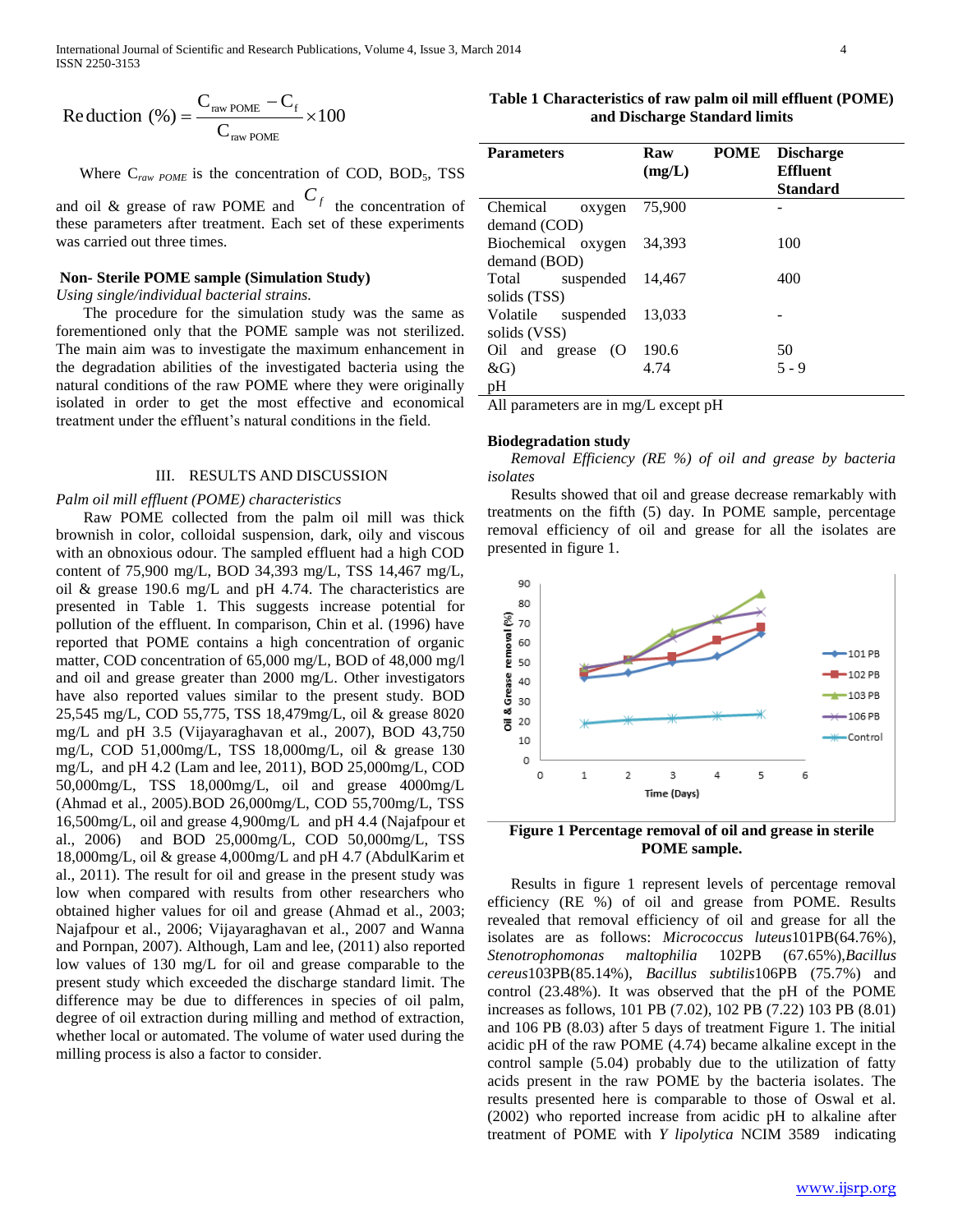utilization of fatty acids present in the raw POME by the isolates. Bhumibhamon et al. (2002) has reported removal of fat and oil by *Bacillus* sp KUL39 (81.6%) from wastewater of palm oil and bakery industries. This is in consistent with the present study with 85.14% removal of oil and grease by *[Bacillus](http://blast.ncbi.nlm.nih.gov/Blast.cgi#alnHdr_326579762)  [cereus](http://blast.ncbi.nlm.nih.gov/Blast.cgi#alnHdr_326579762)*103PB. Harikrishna et al. (2012) reported 71% removal of oil by *B subtilis*. Bujang, (2013) has also reported treatment of oily wastewater with *[Bacillus cereus.](http://blast.ncbi.nlm.nih.gov/Blast.cgi#alnHdr_326579762)*

 Therefore, in the present scenario of POME treatment or study, as the pH increases for each selected strain, the maximum value of degradation activity was produced as also shown by other workers (Stztajer & Maliszewska 1988; Wang et al. 1988; Jaeger et al. 1994).

 In the present study, it was observed that a clearer colour change from red of the solvent layer's colour according to the degradation extent of oil as compared to the control where no bacteria was inoculated (no colour change) indicates oil biodegradation during oil and grease analysis after treatment using standard methods. Chaudhry et al. (2012) also reported change in colour after treatment indicating oil degradation by their isolates in a similar study. April et al. (2000) reported similar findings.

 The biodegradation of oil in the environment is a complex process, whose quantitative and qualitative aspects depend on the nature and amount of the oil present, the ambient and the seasonal environmental condition, and the constitution of the indigenous microbial community (Leahy and Colwell, 1990; Hinchee and Olfenbuttel, 1991).This is in compliance with the present study whereby constitution of indigenous bacterial isolated from POME were used for degradation oil present in POME sample.

 The difference in percentage degradation rate by different isolates in various studies by researchers could be due to the difference in waste characteristics where each type of oily wastewater has its own characteristic composition (Ainon et al., 2010).

 The ability of the bacterial isolates to degrade oil was demonstrated in terms of reduction in the quantity of oil. The percentage degradation was determined from the equation earlier aforementioned.

 Generally, microbial oil degradation is considered to occur as a result of hydrolysis of oil by secretion of lipase (oil degradation enzyme), which degrades the oil to organic acids and volatile fatty acids (VFAs) or reduces it to a low molecule via beta oxidation (fatty acid degradation pathway). And finally, the oil is decomposed to  $CO<sub>2</sub>$  and  $H<sub>2</sub>O$  (Koshimizu et al. 1997).



5

6

 $\overline{\phantom{a}}$ 

3

Time(Days)

 $\overline{q}$ 8

 $\overline{7}$ 6

5 죞

 $\overline{A}$ 

3

 $\overline{2}$ 

 $\mathbf{1}$  $\mathbf{0}$  $\circ$ 

 $\mathbf{1}$ 

 $\overline{2}$ 

**Figure 2: pH in sterile POME sample.**

 The strain 103PB with the oil and grease removal rate of 85.14% was the most effective followed by 106PB (75.7%), 102PB (67.65%) and 101PB (64.76%) Figure 1. The oil and grease removal were higher than the control sample where no strains were added. This suggests that our strains isolated from POME are effective in this present treatment technology for oil and grease removal. This study would help in understanding the role of bacteria in biological treatment of wastewaters such as those of oil processing.

 In consistence with the present study, biological treatment of oil-containing wastes significantly removed organic load as well as oil and grease (ELGohary et al. 1987; Martine 1991; Martirani et al. 1996; Raj & Murthy 1999; El- Bestawy et al., 2005; El-Masry et al., 2004). Other investigators have also reported oil and grease removal which is comparable to the present study. Serikovna et al. (2013) reported fat, oil and grease removal by *P aeruginosa* G23 with the degradation rate of 62%-66%, *Acinetobacter* sp (60-65%) (Wakelin et al. (1997), *Rhodobacter shaeroide* S (74.2%) (Takeno et al. (2005). 96% of oil was also removed from wastewater as reported by Takeno et al. (2005), *Y lipolytica* W29 (93.3%) (Lan et al. (2009), *Acinetobacter* sp KUL8(88.8%), *Bacillus* sp KUL39(81.6%) for palm oil and bakery wastewater (Bhumibhamon et al. 2002). Hassan et al. (1997) has also reported the treatment of palm oil by *Rhodobacter sphaeroides.*

 Our findings of the degradation of wastewater containing oil and grease such as POME with strains 101PB, 102PB, 103PB and 106PB were similar with those results in previous publications (Lanciotti *et al*., 2005; Oswal *et al*., 2002; Papanikolaou *et al*., 2002; Scioli and Vollaro, 1997). However, they use organisms isolated from other sources, while in our study bacteria were isolated from POME for its treatment. This emphasizes the originality of our work. This was further elucidated by Jameel and Olanrewaju, (2011) who reported that the application of microorganisms such as *Trichoderma viride* spores, *T. viride* mycelium*, Yarrowia lipolytica* and *Saccharomyces cerevisiae* for the treatment of POME have not been extended to the removal of oil and grease (Jameel and Olanrewaju, 2011) despite their high potential in removing COD from POME. This may be due to the fact that these microorganisms are not indigenous to POME. This therefore offer researchers a greater opportunity to investigate the removal of oil and grease from POME using microorganisms isolated

 $+$ 101 PB

 $-4 - 102$  PB

 $+103$  PB

 $\leftarrow$  106 PB

-Control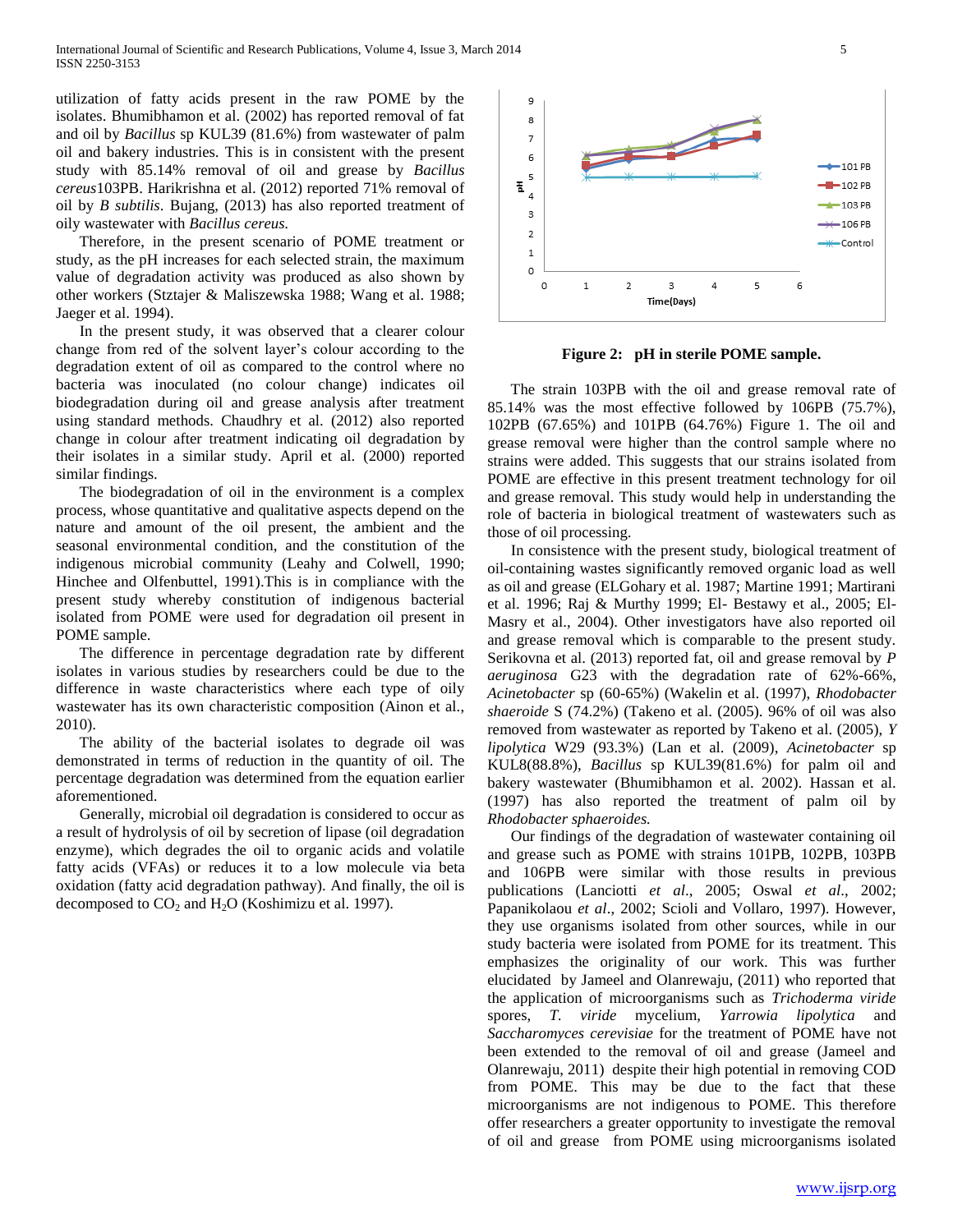from POME (Jameel and Olanrewaju,2011).This is the focus and emphasis of the present study and it is design for this purpose. Hence, this has therefore attracted the interest of this study.

 Results showed that higher oil and grease percentage removal was achieved in non-sterile POME sample with treatment after 5 days. This was due to the fact that bacteria already exist in consortium or mixed culture since this sample was not sterilize. This suggests that the addition or inoculation of more bacterial into the environment (POME) degrade the oil waste more efficiently. This is in agreement with Obire, (1988) who reported that biodegradation of oil polluted environment can be enhanced by inoculation with microbial species that will degrade the oil waste more efficiently.

The main aim of the non- sterile POME sample was to

is more in the non sterile POME sample since no heat was applied and in the presence of some lipase producing organisms, hence raises extracellular lipase yield as much as 10-fold (Shabtai 1991; Shabtai & Daya-Mishre 1992; Sigurgisledottir et al. 1993; Woolley & Petersen 1994) with concomitant increase in pH to a more alkaline environment.

 The strain *[Bacillus cereus](http://blast.ncbi.nlm.nih.gov/Blast.cgi#alnHdr_326579762)*103PB with the oil and grease removal rate of 89.87% was the most effective followed by *[Bacillus subtilis](http://blast.ncbi.nlm.nih.gov/Blast.cgi#alnHdr_558763527)* 106 PB (83.04%),*[Stenotrophomonas maltophilia](http://blast.ncbi.nlm.nih.gov/Blast.cgi#alnHdr_383806475)* 102 PB (73.30%) and *Micrococcus luteus*101PB(72.50%) Figure 3. The oil and grease removal were higher than the control sample where no strains were added to the already existing microbial population in order to increase their concentration and hence low removal rate was achieve as compare to POME samples where more strains were added to the microbial

investigate the maximum enhancement in the degradation capabilities of the investigated bacteria using the natural conditions of the raw POME where they were originally isolated in order to get the most effective and economical treatment under the effluent's natural conditions in the field.

 In non- sterile POME sample, percentage removal efficiency of oil and grease for all the isolates are presented in Figure 3.



**Figure 3: Percentage removal of oil and grease in non sterile POME sample**

 Results revealed that removal efficiency of oil and grease for all the isolates are as follows: 101 PB (72.50 %), 102 PB (73.30%), 103PB (89.87%), 106 PB (83.04%) and control (32.80%) Figure 3. It was also observed that the pH range for all the isolates were  $7.04 - 8.37$  after 5 days of treatment Figure 4. The initial acidic pH of the raw POME (4.74) became alkaline except in the control sample (6.27) probably due to the utilization of fatty acids present in the raw POME by the bacteria isolates (Oswal et al., 2002. In the non- sterile POME, pH increase was higher than in the sterile POME (non- sterile, 7.04-8.37 and sterile, 7.02- 8.03) probably because palm oil which is an inducer

population already existing in the POME sample. This suggests that 103 PB and 106 PB and other strains were able to survive competition in the environment and together with other existing lipase producing



**Figure 4: pH in non- sterile POME sample**

organisms were able to achieve higher removal of oil and grease as compare to the sterile POME sample. This is in good agreement with Serikovna et al. (2013) who reported that, it is known that in order to reach more efficient removal of pollutant; bacterium must be pre-adapted in the medium containing the contaminant, which makes the bacteria more competitive. This suggest that if our isolates in the sterile POME sample are combine or mixed since they are already pre-adapted from POME, high removal rate will be achieve. This was evident in our previous study where mixed cultures provide high degradative activity than pure culture.

 Since non- sterile POME s**a**mple in this present study represent mixed culture of organisms with the ability to remove higher organic load (oil and grease), cited literatures reported that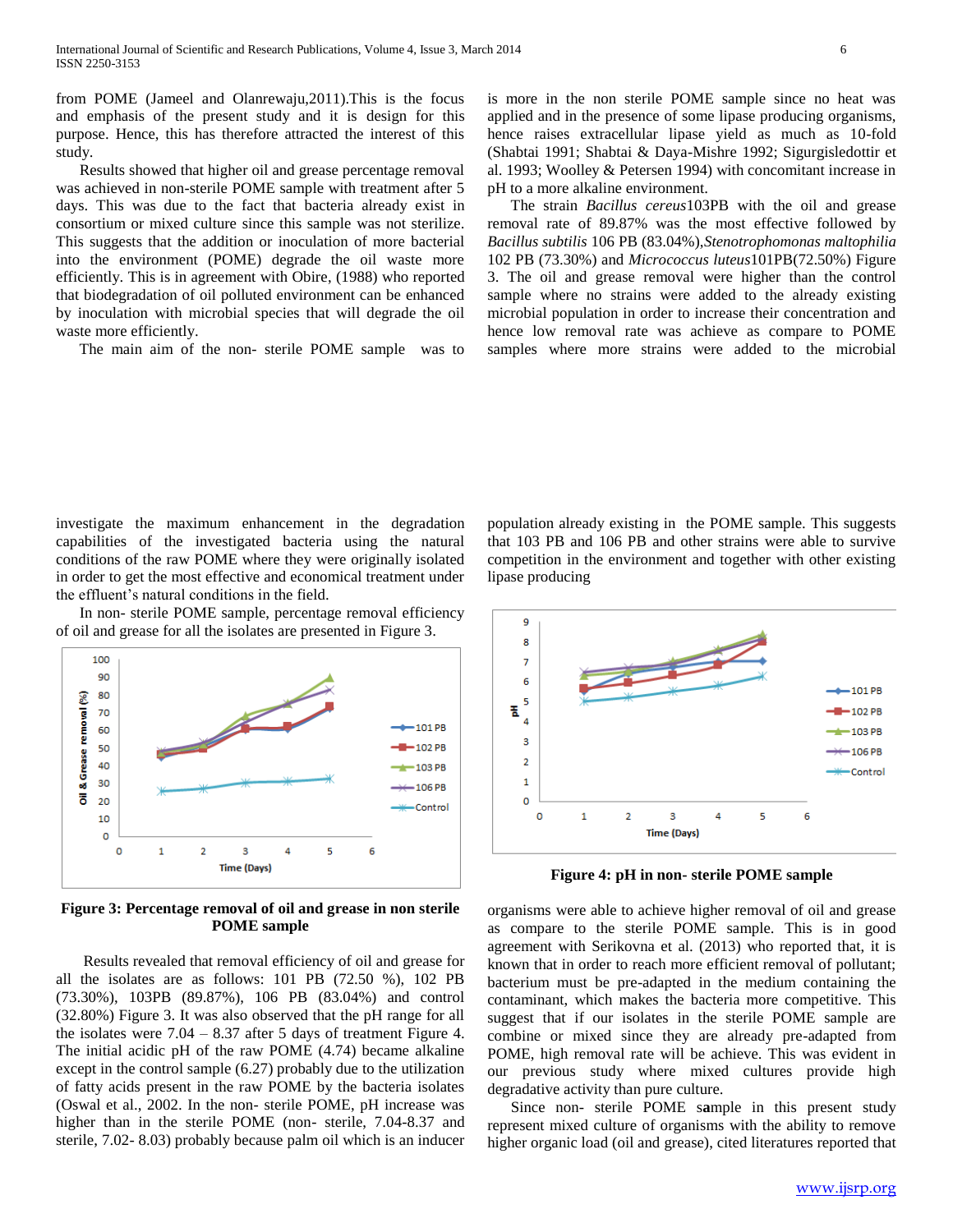using bacteria as mixed cultures produces higher degradation activity than pure/single cultures. El- Bestawy et al. (2005) and Wakelin et al. (1997) reported the investigation of pure and mixed cultures for microbial removal of fats, oils and greases. *Acinetobacter* sp. was the most effective among the pure cultures studied in the work, and hydrolyzed 60-65% of fatty material.

### *Removal of TSS in sterile and non sterile POME sample*

 In sterile POME sample, percentage removal efficiency of TSS for all the isolates is presented in figure 5. Results in figure 5 represent levels of percentage removal efficiency (RE %) of TSS from POME. Results revealed that removal efficiency of TSS for all the isolates are as follows: *Micrococcus luteus*101PB (45.85%), *[Stenotrophomonas maltophilia](http://blast.ncbi.nlm.nih.gov/Blast.cgi#alnHdr_383806475)* 102 PB (50.45%), *[Bacillus cereus](http://blast.ncbi.nlm.nih.gov/Blast.cgi#alnHdr_326579762)*103PB (71.63%), *[Bacillus subtilis](http://blast.ncbi.nlm.nih.gov/Blast.cgi#alnHdr_558763527)*106 PB (57.36%) and control (22.34%). The strain 103 PB with TSS removal rate of 71.63% was the most effective followed by 106 PB (57.36%), 102 PB (50.45%) and 101PB (45.85%) Figure 5. The TSS removal was higher than the control sample where no strains were added. This suggests that our strains isolated from POME are effective in this present treatment technology for TSS removal. This study would help in understanding the role of bacteria in biological treatment of wastewaters such as those of oil processing like POME.



**Figure 5: Percentage removal of TSS in sterile POME sample.**

 Comparisons of TSS removal efficiencies by bacteria isolated from POME revealed that percentage removal were similar with those results in previous publications. Abdul karim et al. (2011) reported 27.2% TSS removal by *Trichoderma harzianum* from POME. Maygaonkar et al. (2012) also reported TSS reduction by *Aspergillus nidulans* with significant change in TSS reduction from distillery effluent. Oswal et al.(2002) reported similar reduction of total dissolved solids (TDS) from POME.

 In compliance with the present study, other workers have reported biodegradation of oily wastewaters with significant reduction in TSS and similar parameters (ELGohary et al. 1987; Martine 1991; Martirani et al. 1996; Raj & Murthy 1999; Odegaar et al. 1998; El- Masry et al., 2004; El-Bestwy et al., 2005).

 Since palm oil mill effluent (POME) contains a very high organic matter, which is generally biodegradable, this facilitates

the application of biological treatment based on aerobic process (Chin and Wong, 1983). This is evident by the present study in which biodegradation of POME using bacteria isolated from POME showed noticeable reduction in TSS and other parameters. The biological treatment depends greatly on active microorganisms, which utilizes the organic substances present in the POME as nutrients and eventually degrades these organic matters into simple by-products such as methane, carbon dioxide, hydrogen sulphide and water (Jameel and Olanrewaju, 2011; Jameel et al.,2011). Thus, the exploitation of these microorganisms isolated from POME for biodegradation and bioremediation purposes will offer a very efficient tool for purifying contaminated effluents water.The results presented in this study of simultaneous removal of TSS and oil and grease, appears useful for practical wastewater treatment as a compact treatment system for POME.

 Results showed that higher TSS percentage removal was achieved in non-sterile POME sample with treatment after 5 days. The reasons are the same as earlier elucidated in nonsterile POME sample for oil and grease removal in our earlier study and the essence/aim of the step was clearly stated.

 In non- sterile POME sample, percentage removal efficiency of TSS for all the isolates are presented in figure 6.



**Figure 6 Percentage removal of TSS in non sterile POME sample.**

 Results revealed that removal efficiency of TSS for all the isolates are as follows: *Micrococcus luteus*101PB(52.53%),*[Stenotrophomonas maltophilia](http://blast.ncbi.nlm.nih.gov/Blast.cgi#alnHdr_383806475)* 102PB (61.28%),,*[Bacillus cereus](http://blast.ncbi.nlm.nih.gov/Blast.cgi#alnHdr_326579762)*103PB 78.57%), *[Bacillus subtilis](http://blast.ncbi.nlm.nih.gov/Blast.cgi#alnHdr_558763527)*106 PB (65.2%) and control (32.25%) Figure 6.The strain 103 PB with removal rate of 78.57% was the most effective followed by 106 PB (65.2%), 102 PB (61.28%) and 101 PB (52.53%) Figure 6. Strains were able to survive competition in the raw non- sterile POME sample because they were originally pre- adapted from the medium/niche (POME) which makes them more competitive (Serikovna et al., 2013). As earlier suggested, if our isolates in the sterile POME sample are combine or mixed as consortium, higher removal rate will be achieve in the cleaning technology of TSS and oil and grease polluted wastewaters. This is in good agreement with previous workers who used mixed/consortium/combination of organisms to achieve higher degradative activity in reducing the parameters. Higher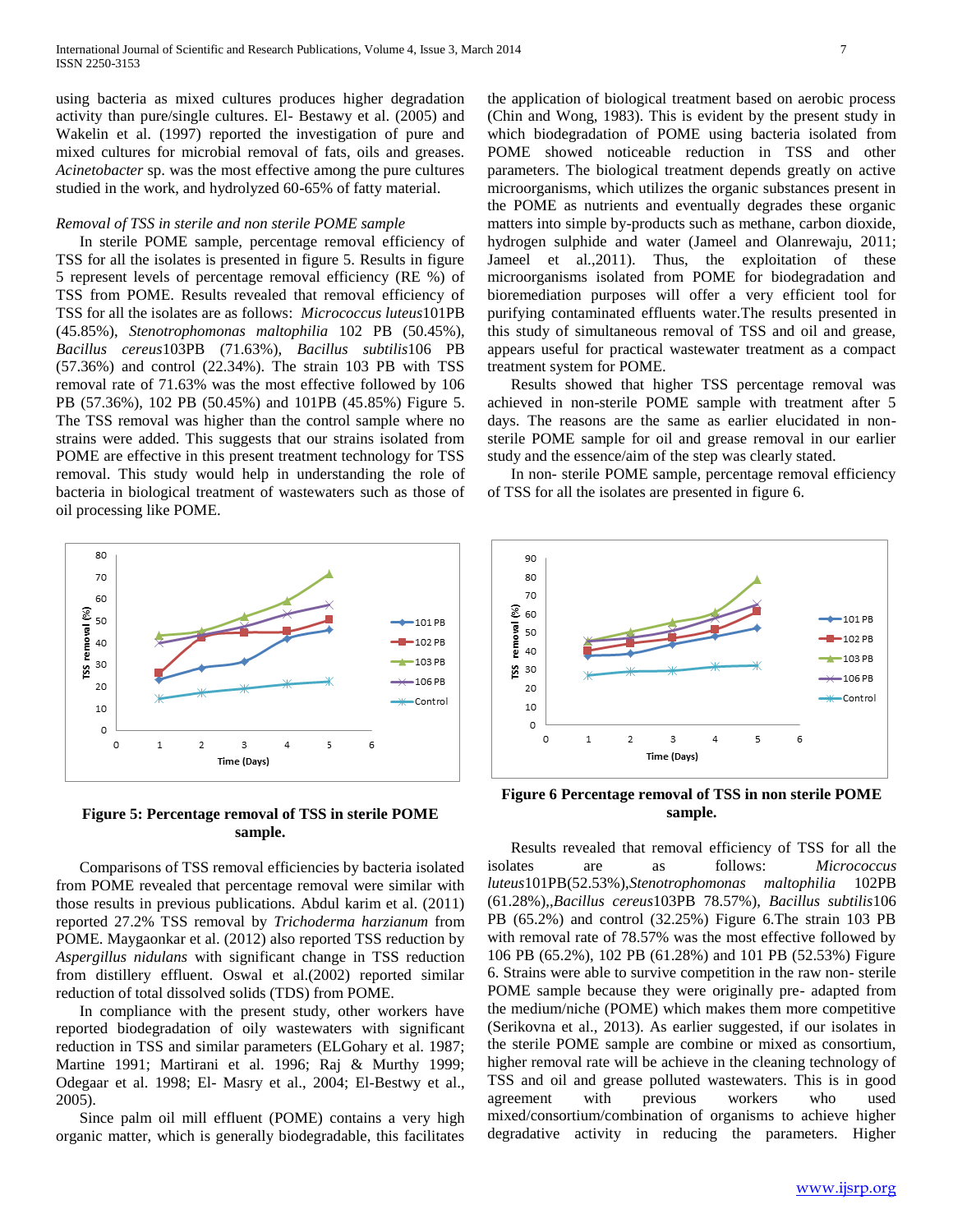biodegradative activity was achieved in our previous study when mixed cultures were used in biotreatment of POME. Oswal et al. (2002) has reported treatment of POME with a consortium of bacteria developed from garden soil. The sequential treatments brought about a significant reduction in organic matter in POME. El- Bestawy et al. (2005) reported the combination of *Pseudomonas* sp. and *P. diminuta* as mixed cultures which produced the highest activity in reducing organic matter from contaminated industrial effluents.

 In comparison with other similar methodologies, the present treatment proposal manifested more advantages. Results in the present study confirmed the usefulness of our aerobic selection where besides avoiding the anaerobic conditions required for operating and maintain anaerobic strains (Fiestas 1984; Martine 1991), no primary treatment (Valenzuela 1986; Tsonis 1993) is needed and it is a one-step process.

## IV. CONCLUSION

 This study demonstrated that POME degrading microorganisms can be isolated from POME polluted area and the degrading ability of these microorganisms is a clear indicator that these bacteria can be applied in the bioremediation techniques for biodegradation of POME to enhance treatment.

 The present treatment proposal using a selection of aerobic bacterial strains isolated from POME exhibited high efficiency for removal of oil and grease as well as organic load (TSS). The strains also produce extracellular lipase and cellulase in our previous study which stimulates better waste treatment. Besides the high efficiency, no additional physical or chemical treatment was required. Moreover, maximum removal of the contaminants was achieved bringing the wastewater to an environmentally accepted quality for discharging into surface water safely. The results presented in this study of simultaneous removal of TSS, oil and grease, appears useful for practical wastewater treatment as a compact treatment system for POME.

 To this end, the study used known bacteria isolated from POME as compare to the anaerobic digestion techniques used by other investigators and in most palm oil mills in Malaysia which uses undefined/unknown microbial consortium/populations for their treatment technology. This emphasizes the originality of our work.

 In a nutshell, the main aim of the present study was to evaluate the biodegradation potential of bacteria isolated from POME and to find the most suitable strain(s) for a biological treatment technology of POME. Thus the strain *[Bacillus](http://blast.ncbi.nlm.nih.gov/Blast.cgi#alnHdr_326579762)  [cereus](http://blast.ncbi.nlm.nih.gov/Blast.cgi#alnHdr_326579762)*103PB is the most effective bacteria and the best candidate to use in biological treatment technology of POME having the highest TSS and oil and grease reduction rate. Hence from this study it could be concluded that *[Bacillus cereus](http://blast.ncbi.nlm.nih.gov/Blast.cgi#alnHdr_326579762)*103PB do possess the biodegradation ability, and is able to reduce the pollutants of the effluent sample.

#### ACKNOWLEDGMENT

The authors would like to thank Universiti Sains Malaysia for the financial

support under Research Grant, No.: 1001/PTEKIND/814147.

#### **REFERENCES**

- [1] Abdul Karim, M.I, Daud, N. A, Alam, M. D. Z., 2011. Treatment of palm oil mill effluent using microorganisms. In: M.D.Z, Alam, A.T, Jameel and A, Amid, (eds). Current research and development in biotechnology engineering at International Islamic University Malaysia (IIUM) Vol. III. IIUM Press, Kuala Lumpur, pp. 269-275. ISBN 9789674181444.
- [2] Ahmad, A., S. Ismail and S. Bhatia., 2003. Water Recycling from Palm Oil Mill Effluent POME) Using Membrane Technology. Desalination, 157: 87-95.
- [3] Ahmad, A..L., Sumathi, S and Hameed. B. H., 2005. Residual oil and suspended solid removal using natural adsorbents chitosan, bentonite and activated carbon: A comparative study. Chemical Engineering Journal 108: 179–185.
- [4] Ainon H., Amir R., Raja, F. H., Raja, A and Noor, A. Y., 2010. Isolation and Characterization of bacteria degrading Sumandak and south angsi oils. Sains Malaysiana. 39(2): 161-168.
- [5] Aldrett, S., Bonner, J. S and Mills, M.A. (1997). Microbial of crude oil in marine environment tested in a flask experiment. Water Research, 31:2840- 2848.
- [6] Andreasen, T., 1982. The AMINODAN system for treatment of palm oil mill effluent. In: Proceedings of Regional Workshop on Palm Oil Mill Technology and Effluent Treatment. PORIM, Malaysia, pp. 213–215.
- [7] APHA., 1985. Standard Methods for the Examination of Water and Wastewater. 16th ed. Washington, DC.
- [8] American Public Health Association (APHA)., 1995. In: Standard methods for the examination of water and wastewater. American water works association and water pollution control federation. APHA, Washington DC.
- [9] APHA., 2005. Standard Methods for the Examination of Water and Wastewater, in, 21st edn, American Public Health Association (APHA), Washington, DC.
- [10] April. T.M., Foght, J.M and Currah, R.S., 2000. Hydrocarbon degrading filamentous fungi isolated from flare pit soils in Northern and Western Canada. Canada Journal of Microbiology. 48:38-49.
- [11] Bergey, D. H., Holt, J. G., Krieg, N. R. and Sneath, P. H. A., 1994. Bergey's Manual of Determinative Bacteriology (9th edn.) Lippincott Williams and Wilkins. ISBN 0-683-00603-7.
- [12] Bhumibhamon, O, Koprasertsak, A, Funthong, S., 2002. Biotreatment of high fat and oil wastewater by lipase producing microorganisms. Kasetsart Journal vol. 36. pp.261- 267.
- [13] Bujang, M., Ibrahim, N.A and Eh Rak, A., 2013. Biodegradation of oily wastewater by pure culture of bacillus cereus Asian Research Publishing Network (ARPN) Journal of Agricultural and Biological Science 8 (2):108-115.
- [14] Borja, R and Banks, C.J., 1996.Sanchez E. Anaerobic treatment of palm oil mill effluent in a two-stage up-flow anaerobic sludge blanket (UASB) system. Biotechnology 45:125–35.
- [15] Campere, A.K., Hayes, J.T., Sturman, P.J., Jones, W.L. and Cunninghan, A.B., 1993. Effect of motility and absorption rate coefficient on transport of bacteria through saturated porous media. Applied and Environmental Microbiology 59: 3455–3462.
- [16] Chan, K.S and Chooi, C.F., 1982. Ponding system for palm oil mill effluent treatment. In: Proceedings of Regional Workshop on Palm Oil Mill Technology and Effluent Treatment. PORIM, Malaysia, pp. 185–192.
- [17] Chaudhry, S., Luhach, J., Sharma, V and Sharma, C., 2012. Assessment of diesel degrading potential of fungi isolates from sludge contamination soil of petroleum refinery, Haryana. Research Journal of Microbiology 7:(3): 182-190.
- [18] Chin, KK, Wong, KK., 1983. Thermophilic anaerobic digestion of palm oil mill effluent. Water Res. 17: 993-995.
- [19] Chin, K.K., Lee, S.W., Mohammad, H.H., 1996. A study of palm oil mill effluent treatment using a pond system. Water Science and Technology 34: 119–123.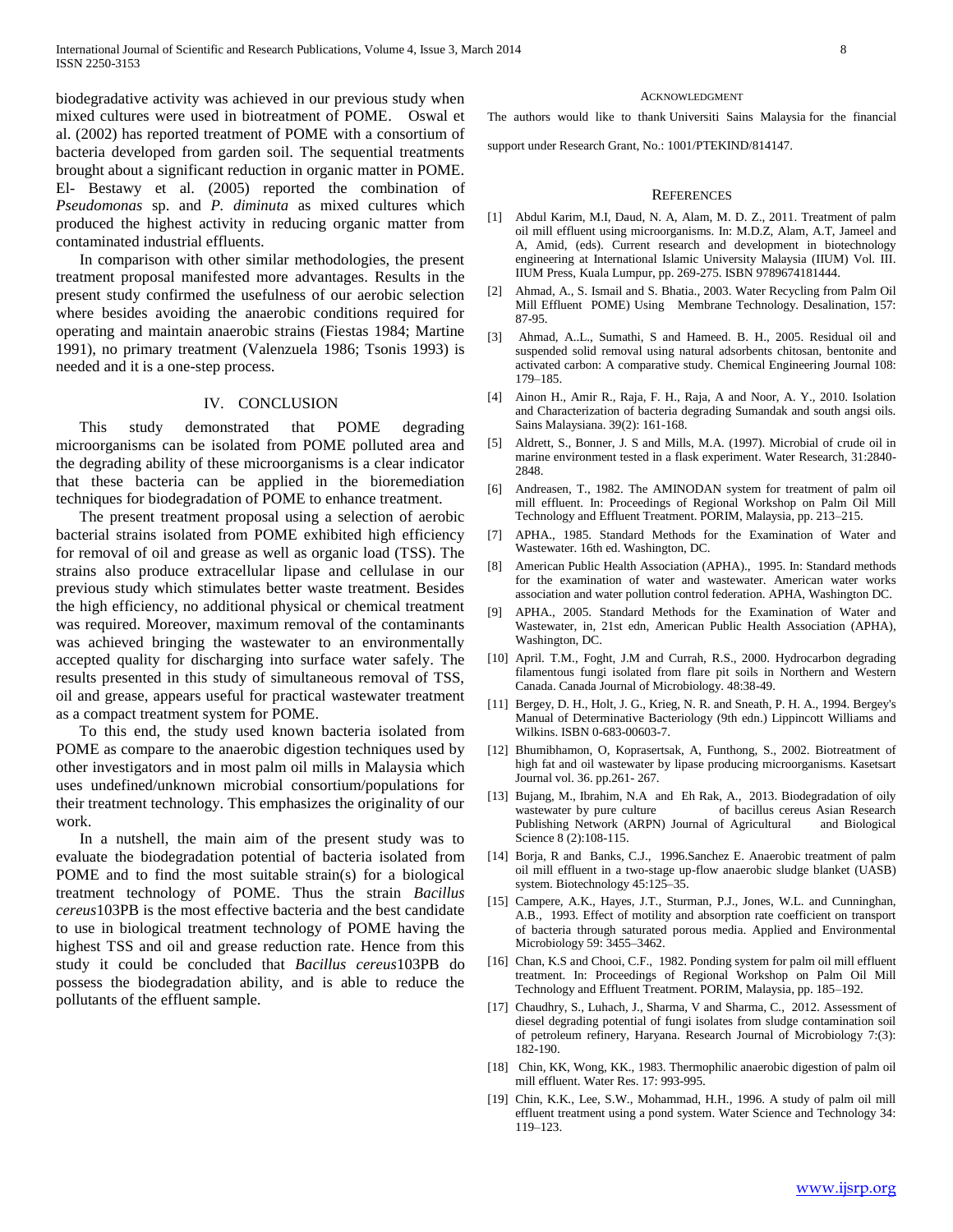- [20] Clesceri, L.S., Greenberg, C.G. & Eaton, A.D., 1999. Standard Method for the Examination of Water and Wastewater. 20th edn. USA: American Public Health Association (APHA). ISBN 0-87553-235-7.
- [21] De Felice, B., Pontecorvo, G and Carfagna, M., 1997. Degradation of waste waters from olive oil mills by Yarrowia lipolytica ATCC 20255 and Pseudomonas putida. Acta Biotechnologica 17, 231–239
- [22] Dhouib A, Ellouz, M, Aloui, F, Sayadi ,S., 2006. Effect of bioaugmentation of activated sludge with white rot fungi on olive mill wastewater detoxification. Letters in Applied Microbiology, vol. 42, no.4 pp.405–411.
- [23] El-Bestawy, E, El-Masry, MH, El-Adl, NE., 2005. The potentiality of free Gram-negative bacteria for removing oil and grease from contaminated industrial effluents. World Journal of Microbiology & Biotechnology, vol. 21, pp.815–822.
- [24] EL-Gohary, FA, Aboelella, SI, Ali, HI., 1987). Management of wastewater from soap and food industries: a case study. Science of the Total Environment, vol. 6, pp. 203–212, 1987.
- [25] El-Masry, M.H., El-Bestawy, E and El-Adl, N. I., 2004. Bioremediation of vegetable oil and grease from polluted wastewater using a sand biofilm system. World Journal of Microbiology & Biotechnology 20: 551–557.
- [26] Erguder, TH, Guven, E, Demirer, GN., 2000. Anaerobic treatment of olive mill wastewaters in batch reactors. Process Biochemistry, vol. 36, no.3, pp.243–248.
- [27] Ettayebi, K, Errachidi, F, Jamai, L, Tahri-Jouti, AM, Sendide, K, Ettayebi, M., 2003. Biodegradation of polyphenols with immobilized Candida tropicalis under metabolic induction FEMS Microbiology Letters, vol. 223, no.2, pp.215–219.
- [28] Fiestas, J.A., 1984. Directrices acutuales en la depuracion de aguas residuales de cartacter organico. Quim. Industry 30, 431–438.
- [29] Gerhardt, P., Murray, R. G. E., Costilow, R. N, Nester, E. W., Wood, W. A., Krieg, N. R. and Phillips, G. B., 1981. Manual of methods for general bacteriology. American Society for Microbiology Press. Washington DC.
- [30] Glazer, AN, Nikaido, H., 1995. Microbial biotechnology: Fundamentals of applied microbiology. USA: University of California, Berkley WH Fremanand Company. ISBN 0-71672-608-4.
- [31] Harikrishna, Y.N., Korrapati, N and Prakash, M.B., 2012. Studies on the potential of Bacillus subtilis in the biodegradation of engine oil. Journal of Chemical, Biological and Physical Sciences 2(3): 1599-1603.
- [32] Hassan, M.A., Shirai, Y., Kusubayashi, N., Karim, M.I.A., Nakanishi, K and Hashimoto, K., 1997. The production of polyhydroxyalkanoate from anaerobically treated palm oil mill effluent by Rhodobacter sphaeroides. Journal of Bioscience and Bioengineering 83, 485–488.
- [33] Hii, K.L., Yeap, S.P., Mashitah, M.D., 2012. Cellulase production from palm oil mill effluent in Malaysia: Economical and technical perspectives, Eng. Life Sci, 12, (1): 7–28.
- [34] Hinchee, R.E and Olfenbuttel, R.F., 1991. (eds). Instu bioremediation: Applications and
- [35] investigations for hydrocarbon and contaminated site remediation. Butterworth –
- [36] Heinemann, Boston.
- [37] Jaeger, K.E., Ransac, S., Dijkstra, B.W., Caloson, C., Van Heuvel, M and Missit, O., 1994. Bacterial lipases. FEMS Microbiology Reviews 15, 29– 63.
- [38] Jameel, AT, Olanrewaju, AA., 2011. Aerobic biodegradation of oil and grease in palm oil mill effluent using consortium of microorganisms In: M.D.Z, Alam, A.T, Jameel and A, Amid, (eds). Current research and development in biotechnology engineering at International Islamic University Malaysia (IIUM) Vol. III. IIUM Press, Kuala Lumpur, pp. 43- 51. ISBN 9789674181444.
- [39] Jameel, A.T., Muyibi, S.A., and Olanrewaju, A.A., 2011. Comparative study of bioreactors used for palm oil mill effluent treatment based on chemical oxygen removal efficiencies, in Current research and development in biotechnology engineering at International Islamic University Malaysia (IIUM) A. M.D.Z, A.T, Jameel and A, Amid, Editor IIUM Press, Kuala Lumpur: International Islamic University Malaysia (IIUM) Kuala Lumpur p. 277-284
- [40] Kissi, M, Mountadar, M, Assobhei, O, Gargiulo, E, Palmieri, G, Giardina, P., 2001. Roles of two white-rot basidiomycete fungi in decolorization and detoxification of olive mill wastewater. Applied Microbiology and Biotechnology, vol. 57, no.1- 2, pp. 221–226.
- [41] Koshimizu, S., Ohtake, I., Yoshioka, H., Saito, Y and Taki, H., 1997. Development of kitchen wastewater treatment system using fats and oils degrading microorganisms. Kuuki-chouwa Eiseikougaku 71, 999–1009 (in Japanese).
- [42] Lam, M K. and Lee, K.T., 2011. Renewable and sustainable bioenergies production from palm oil mill effluent (POME): Win–win strategies toward better environmental protection, Biotechnology Advances 29,124–141.
- [43] Lan, W.U., Gang, G.E and WAN Jinbao W.A.N., 2009. Biodegradation of oil wastewater by free and immobilized Yarrowia lipolytica W29 Journal of Environmental Sciences 21:237–242
- [44] Lanciotti R, Gianotti A, Baldi D, Angrisani R, Suzzi G, Mastrocola D, Guerzoni M E., 2005. Use of Yarrowia lipolytica strains for the treatment of olive mill wastewater. Bioresource Technology, 96(3): 317–322.
- [45] Leahy, J.G and Colwell, R.P., 1990. Microbial degradation of hydrocarbons in the environment; Microbiol. Rev.54: 305.
- [46] Martine, A.M., 1991. Bioconversion of Waste Material to Industrial Products. 2nd edn. Netherlands: Kluwer Academic Publishers. pp 576 ISBN 0-75140-423-3.
- [47] Martirani, L., Giardina, P., Marzullo, L. and Sannia, G., 1996. Reduction of phenol content and toxicity in olive oil mill wastewater with the linolytic fungus Pleurotus ostreatus. Water Research 30, 1914– 1918
- [48] Maygaonkar, P.A., Wagh, P.M and Permeswaran, U., 2012. Biodegradation of distillery effluent by fungi Bioscience Discovery 3(2): 251 -258
- [49] McHugh, S., O'Reilly, C., Mahony, T Emer Colleran. E and O'Flaherty, V., 2003. Anaerobic granular sludge bioreactor technology Reviews in Environmental Science and Bio/Technology 2: 225–245
- [50] Moscoso, I.L and Rosato, Y.B., 1987. Extracellular enzyme production by haploids, heterocaryons and diploids of Aspergillus nidulans. Appl Microbiol Biotechnol 26:365– 368.
- [51] Najafpour, G.D., Yieng, H.A., Younesi, H and Zinatizadeh, A,A,L., 2005. Effect of organic loading on performance of rotating biological contactors using palm oil mill effluents, Process Biochem. 40: 2879–2884.
- [52] Najafpour, G.D., Zinatizadeh, A.A.L., Mohamed, A.R., Hasnain Isa, M., Nasrollahzadeh, H., 2006. High-rate anaerobic digestion of palm oil mill effluent in an upflow anaerobic sludge-fixed film bioreactor. Process Biochemistry 41, 370–379.
- [53] Norulaini, N.A. N., Zuhairi,A.A., Hakimi, I.M .and Omar, A.K, M., 2001.Treatment of palm oil mill effluent (POME) using attached-film bioreactor: trickling filter as a case study, J. Ind. Technol. 10 :41–54.
- [54] Obire, O., 1988. Studies on the biodegradation potentials of some microorganisms isolated from water systems of two petroleum producing areas in Nigeria. Nigerian Journal of Botany. 1: 81-90.
- [55] Oswal N, Sarma PM, Zinjarde SS, Pant A., 2002. Palm oil mill effluent treatment by a tropical marine yeast. Bioresour Technol; 85:35–37.
- [56] Papanikolaou, S., Chevalot, I., Komaitis, M., Marc, G. and Aggelis, G., 2002. Single cell oil production by Yarrowia lipolytica growing on an industrial derivative of animal fat in batch cultures. Applied Microbiology and Biotechnology, 58(3): 308–312.
- [57] Piro, P., Carbone, M and Tomei, G., 2011. Assessing settleability of dry and wet weather flows in an urban area serviced by combined sewer , Water Air Soil Pollution, 214:107-117
- [58] Poh, P.E. and Chong, M.F., 2009.Development of anaerobic digestion methods for palm oil mill effluent (POME) treatment, Bioresource Technology 100 :1- 9
- [59] Rahim, B.A and Raj, R., 1982. Pilot plant study of a biological treatment system for palm oil mill effluent. In: Proceedings of Regional Workshop on Palm Oil Mill Technology and Effluent Treatment.PORIM, Malaysia, pp. 163–170.
- [60] Raj, S.A. and Murthy, D.V.S., 1999. Synthetic dairy wastewater treatment using cross flow medium trickling filter. Journal of Environmental Science and Health A34, 357–369.
- [61] Scioli C, Vollaro L., 1997. The use of Yarrowia lipolytica to reduce pollution in olive mill wastewaters. Water Research, 31(10): 2520–2524.
- [62] Serikovna, S.Z., Serikovich, K.S., Sakenovna, A.S. Murzakhmetovich, S.S and Khamitovich, A. K., 2013. Screening of lipid degrading microorganisms for wastewater treatment Malaysian Journal of Microbiology, Vol 9(3) pp. 219-226